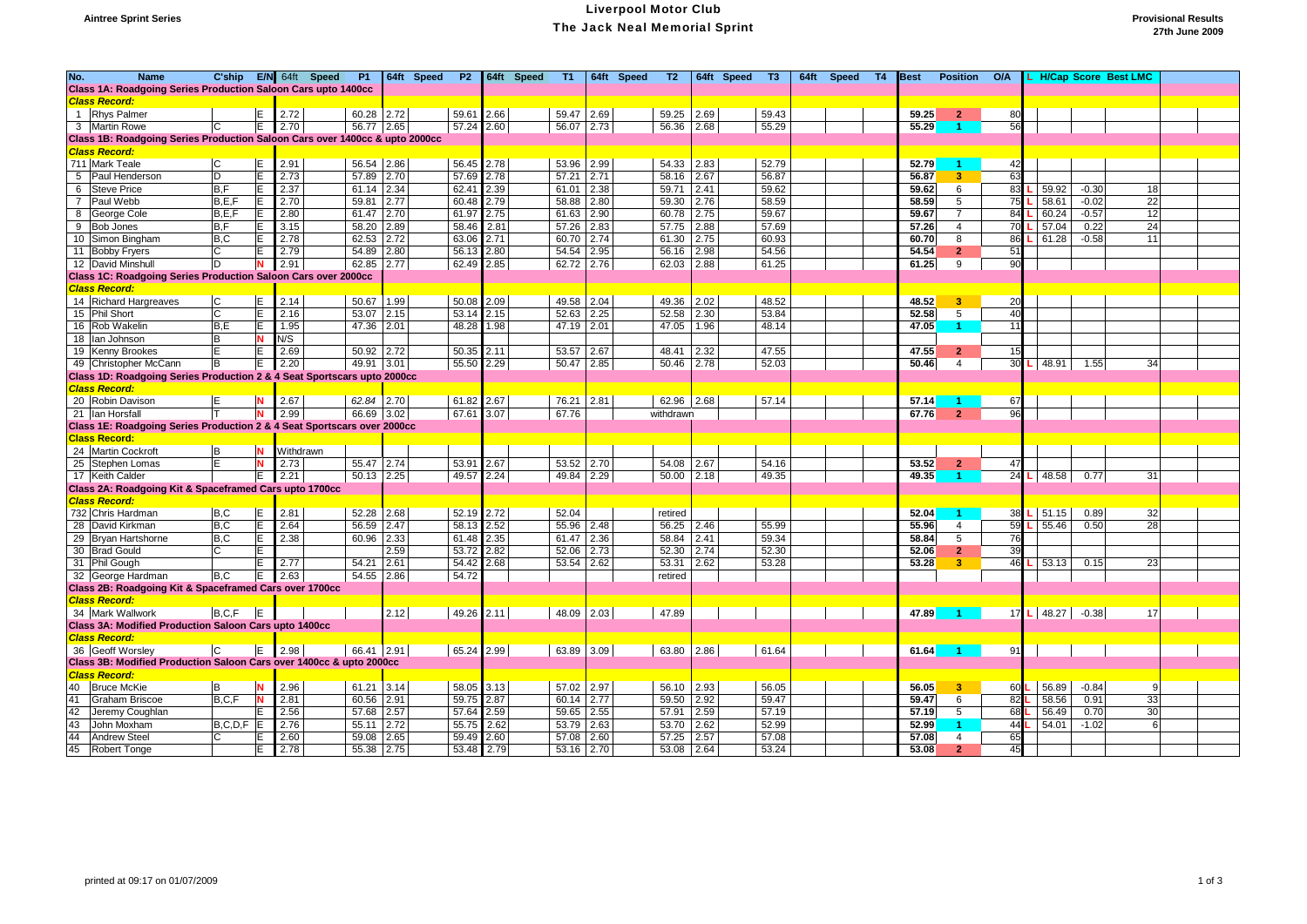## **Aintree Sprint Series** Liverpool Motor Club The Jack Neal Memorial Sprint **Provisional Results 27th June 2009**

| No. | <b>Name</b>                                                                  | C'ship   |               | E/N 64ft Speed | <b>P1</b>  |      | 64ft Speed<br>P <sub>2</sub> |            | 64ft Speed<br>T1 |      | 64ft Speed | T <sub>2</sub> |      | 64ft Speed<br>T3 | 64ft Speed | T4 | <b>Best</b> | <b>Position</b> | <b>O/A</b> |                  |         | L H/Cap Score Best LMC |  |
|-----|------------------------------------------------------------------------------|----------|---------------|----------------|------------|------|------------------------------|------------|------------------|------|------------|----------------|------|------------------|------------|----|-------------|-----------------|------------|------------------|---------|------------------------|--|
|     | Class 3C: Modified Production Saloon Cars over 2000cc                        |          |               |                |            |      |                              |            |                  |      |            |                |      |                  |            |    |             |                 |            |                  |         |                        |  |
|     | <b>Class Record:</b>                                                         |          |               |                |            |      |                              |            |                  |      |            |                |      |                  |            |    |             |                 |            |                  |         |                        |  |
|     | 47 Mark Maltby                                                               | lB.      | E.            | 2.18           | 50.58      | 2.64 | 50.70                        | 2.31       | 49.50            | 2.70 |            | 49.95          | 2.26 | 49.01            |            |    | 49.01       |                 | 23         |                  |         |                        |  |
|     | 48 Stuart Tranter                                                            | DFB      | E             | 2.63           | 52.55      | 2.48 | 52.20                        | 2.58       | 52.17            | 2.52 |            | 51.80          | 2.50 | 52.53            |            |    | 51.80       | $\overline{2}$  | 34         | 51.16            | 0.64    | 29                     |  |
|     | Class 3D: Modified Kit & Spaceframed Cars                                    |          |               |                |            |      |                              |            |                  |      |            |                |      |                  |            |    |             |                 |            |                  |         |                        |  |
|     | <b>Class Record:</b>                                                         |          |               |                |            |      |                              |            |                  |      |            |                |      |                  |            |    |             |                 |            |                  |         |                        |  |
|     | 51 Robbie Birrell                                                            | lв       | E             | 3.27           | 61.79 2.98 |      | 53.25 2.58                   |            | fail             |      |            |                |      |                  |            |    |             |                 |            |                  |         |                        |  |
|     | 52 Mike Clarke                                                               | C, E     | E             | 2.33           | 56.15      | 2.23 | 48.89                        | 2.08       | 48.74            | 2.23 |            | 47.51          | 2.20 | 47.88            |            |    | 47.51       | $\mathbf{2}$    | 14         |                  |         |                        |  |
|     | 53 Martin Sargeant                                                           | lC.      | E             | 2.35           | 49.36      | 2.23 | 48.89 2.29                   |            | 49.00            | 2.43 |            | 49.28          | 2.39 | 48.51            |            |    | 48.51       | 5               | 19         |                  |         |                        |  |
|     | 54 Roger Fish                                                                | B,C      | E             | 2.40           | 49.34      | 2.52 | 49.54                        | 2.29       | 48.27            | 2.23 |            | 48.01          | 2.25 | 47.77            |            |    | 47.77       | 3 <sup>7</sup>  | 16         |                  |         |                        |  |
|     | 55 Chris Hulatt                                                              |          |               | 2.54           | 47.85      | 2.49 | 47.60                        | 2.33       | 47.95            |      |            |                |      |                  |            |    | 47.95       | 4               | 18         |                  |         |                        |  |
|     | 56 Martin Rose                                                               | B,C,D    |               | 2.07           | 49.73      | 2.22 | 48.50                        | 2.21       | 47.95            | 2.17 |            | 47.86          | 2.08 | 47.30            |            |    | 47.30       |                 | 13         | 47.53            | $-0.23$ | 21                     |  |
|     | 57 Lee Cookson                                                               | C        | N             | 2.79           | 54.22      | 3.19 | 53.93                        | 2.69       | 52.76            | 2.76 |            | 52.03          | 2.55 | 52.20            |            |    | 52.03       | 6               | 37         |                  |         |                        |  |
|     | Class 3E: Modified Production 2 & 4 Seat Sportscars upto 2000cc              |          |               |                |            |      |                              |            |                  |      |            |                |      |                  |            |    |             |                 |            |                  |         |                        |  |
|     | <b>Class Record:</b>                                                         |          |               |                |            |      |                              |            |                  |      |            |                |      |                  |            |    |             |                 |            |                  |         |                        |  |
|     | 758 Ian Butcher                                                              |          | E             | 2.35           | 49.96      | 2.34 | 49.95                        | 2.30       | 49.62            | 2.22 |            | 49.77          | 2.26 | 66.88            |            |    | 49.62       |                 | 27         |                  |         |                        |  |
|     | 58 Martin Craske                                                             | ΙE       | Ε             | 2.23           | 52.78      | 2.30 | 52.26                        | 2.17       | 50.71            | 2.16 |            | 51.09          | 2.06 | fail             |            |    | 50.71       | $\overline{2}$  | 31         | 51.21            | $-0.50$ | 14                     |  |
|     | Class 3F: Modified Production 2 & 4 Sportscars over 2000cc                   |          |               |                |            |      |                              |            |                  |      |            |                |      |                  |            |    |             |                 |            |                  |         |                        |  |
|     | <b>Class Record:</b>                                                         |          |               |                |            |      |                              |            |                  |      |            |                |      |                  |            |    |             |                 |            |                  |         |                        |  |
|     | 761 Simon Allaby                                                             | Iт       | E             | 2.58           | 55.41 2.52 |      | 54.43                        | 2.49       | 52.51            | 2.58 |            | 53.65          | 2.46 | 51.85            |            |    | 51.85       | 2 <sup>1</sup>  | 36         |                  |         |                        |  |
|     | 60 John Graham                                                               | B, C, E  | E             | 2.73           | 50.52      | 2.53 | 51.00                        | 2.59       | 49.43            | 2.62 |            | 49.76          | 2.70 | 50.52            |            |    | 49.43       |                 | 25         |                  | 49.43   | 35                     |  |
| 61  | David Hardcastle                                                             |          | E             | 2.62           | 56.64      | 2.58 | 56.64                        | 2.59       | 54.61            | 2.66 |            | 54.75          | 2.49 | 53.96            |            |    | 53.96       | 4               | 49         |                  |         |                        |  |
|     | 62 Jason Dearden                                                             |          | N             | 2.53           | 49.88      | 2.68 | 55.69                        | 2.53       | 54.11            | 2.40 |            | 53.38          | 2.30 | 52.73            |            |    | 52.73       | 3 <sup>°</sup>  | 41         |                  |         |                        |  |
|     | Class 4A: Sports Libre Cars up to 1700cc & Hillclimb Supersports Cars        |          |               |                |            |      |                              |            |                  |      |            |                |      |                  |            |    |             |                 |            |                  |         |                        |  |
|     | <b>Class Record:</b>                                                         |          |               |                |            |      |                              |            |                  |      |            |                |      |                  |            |    |             |                 |            |                  |         |                        |  |
|     | 765 Richard Houlgate                                                         |          |               | 2.53           | 49.88      | 2.57 | 48.98                        | 2.56       | 48.26            | 2.63 |            | 47.78          | 2.76 | 46.90            |            |    | 46.90       |                 |            |                  |         |                        |  |
|     | 766 Peter Ibbotson                                                           | B        | $\frac{E}{E}$ | 2.44           | 60.19 2.86 |      | 58.24                        | 2.42       | 54.77            | 2.47 |            | 53.85          | 2.42 | 53.60            |            |    | 53.60       | 4               | 48         | 57.08            | $-3.48$ |                        |  |
| 64  | lan Medcalf                                                                  | C.E      | Ε             | Withdrawn      |            |      |                              |            |                  |      |            |                |      |                  |            |    |             |                 |            |                  |         |                        |  |
| 65  | <b>Brian Ellory</b>                                                          | C        | E             | 3.15           | 52.20      | 2.57 | 51.58                        | 2.94       | 50.38            | 2.58 |            | 49.60          | 2.51 | 49.80            |            |    | 49.60       | $\mathbf{2}$    | 26         |                  |         |                        |  |
|     | 66 Christopher Ibbotson                                                      | B,C      | ΙE            | 2.34           | 54.01      | 2.27 | 53.39                        | 2.19       | 52.50            | 2.24 |            | 51.87          | 2.22 | 51.80            |            |    | 51.80       | 3 <sup>°</sup>  | 34         | 52.32            | $-0.52$ | 13                     |  |
|     | Class 4B: Sports Libre Cars over 1700cc                                      |          |               |                |            |      |                              |            |                  |      |            |                |      |                  |            |    |             |                 |            |                  |         |                        |  |
|     | <b>Class Record:</b>                                                         |          |               |                |            |      |                              |            |                  |      |            |                |      |                  |            |    |             |                 |            |                  |         |                        |  |
|     | 68 Philip Major                                                              | Iс       | E             | 2.36           | 49.14 2.29 |      | 48.09                        | 2.26       | 48.10            | 2.08 |            | 47.17          | 2.09 | 46.36            |            |    | 46.36       |                 |            |                  |         |                        |  |
|     | 69 Stuart Deeley                                                             |          | N             | 2.51           | 50.00      |      | retired                      |            |                  |      |            |                |      |                  |            |    |             |                 |            |                  |         |                        |  |
|     | Class 5A: Racing Cars up to 1100cc                                           |          |               |                |            |      |                              |            |                  |      |            |                |      |                  |            |    |             |                 |            |                  |         |                        |  |
|     | <b>Class Record:</b>                                                         |          |               |                |            |      |                              |            |                  |      |            |                |      |                  |            |    |             |                 |            |                  |         |                        |  |
|     | 775 Barry Whitehead                                                          | <b>C</b> | E             | 2.38           | 48.92      | 2.01 | 50.01                        | 2.41       | 48.19            | 2.42 |            | 47.06          | 2.29 | 47.28            |            |    | 47.06       | 8               | 12         | 47.94            | $-0.88$ | 8                      |  |
|     | 776 Alan Wood                                                                | B, C, D  | E             | 2.44           | 60.19      | 2.56 | 47.55                        | 2.49       | 46.48            | 2.52 |            | 46.35          | 2.40 | fail             |            |    | 46.35       | 6               |            | 46.60            | $-0.25$ | 20                     |  |
|     | 71 Craig Powers                                                              | B, C, F  | Ε             | 2.19           | 46.59      | 2.20 | 46.63                        | 2.04       | 44.88            | 2.15 |            | 44.79          | 2.11 | 43.74            |            |    | 43.74       | $\overline{2}$  |            | 45.66            | $-1.92$ | 5                      |  |
|     | 72 Gary Thomas                                                               | E        | E             | 2.22           | 44.80      | 2.31 | 51.12                        | 2.23       | 43.59            | 2.65 |            | 43.23          | 2.05 | 42.52            |            |    | 42.52       | 1.              |            |                  |         |                        |  |
|     | 73 Philip Burton                                                             | lB.      | E             | 2.22           | 47.73      | 2.22 | 50.97                        | 2.20       | 47.25            | 2.20 |            | 47.17          | 2.14 | 47.02            |            |    | 47.02       | $\overline{7}$  | 10         | 46.78            | 0.24    | 25                     |  |
|     | 74 Glyn Sketchley                                                            | B,E      | E             | 2.20           | 46.32 2.17 |      | 45.54                        | 2.13       | 44.53            | 2.16 |            | 44.18          | 2.04 | 44.90            |            |    | 44.18       | $\overline{4}$  |            | 44.63            | $-0.45$ | 16                     |  |
|     | 75 Eve Whitehead                                                             | C        | E             | 2.34           | 48.81 2.27 |      | 47.94                        | 2.21       | 46.56            | 2.25 |            | 46.15          | 2.16 | 44.94            |            |    | 44.94       | 5               |            | 46.98            | $-2.04$ |                        |  |
|     | 76 Paul Masters                                                              | B.D.F    | E             | 2.32           | 46.18 2.70 |      | 45.49                        | 2.10       | 44.15            | 2.25 |            | 44.00          | 2.11 | 44.22            |            |    | 44.00       | 3 <sup>°</sup>  |            | 44.58            | $-0.58$ | 10                     |  |
|     | Class 5B: Formula Ford 1600 Racing Cars manufactured before 1st January 1994 |          |               |                |            |      |                              |            |                  |      |            |                |      |                  |            |    |             |                 |            |                  |         |                        |  |
|     | <b>Class Record:</b>                                                         |          |               |                |            |      |                              |            |                  |      |            |                |      |                  |            |    |             |                 |            |                  |         |                        |  |
|     | 81 Derek Martlew                                                             | B, C, D  | E             | 2.46           | 50.51      | 2.43 | 50.39                        | 2.36       | 49.59            | 2.36 |            | 49.32          | 2.34 | 48.93            |            |    | 48.93       |                 | 22         | 49.38            | $-0.45$ | 15                     |  |
|     | 82 Graham Curwen                                                             |          | E             | 2.38           | 50.70      | 2.40 | 51.28                        | 2.29       | 50.68            | 2.33 |            | 50.69          | 2.22 | 50.14            |            |    | 50.14       | $\overline{2}$  | 28         | 49.69            | 0.45    | 27                     |  |
|     | Class 5C: Racing Cars over 1100cc up to 1600cc                               |          |               |                |            |      |                              |            |                  |      |            |                |      |                  |            |    |             |                 |            |                  |         |                        |  |
|     | <b>Class Record:</b>                                                         |          |               |                |            |      |                              |            |                  |      |            |                |      |                  |            |    |             |                 |            |                  |         |                        |  |
|     | 84 Peter Jones                                                               |          | E             | 2.30           | 52.01 2.24 |      | 50.55                        | 2.20       | 48.87            | 2.34 |            | 48.93          | 2.42 | 49.17            |            |    | 48.87       |                 | 21         |                  |         |                        |  |
|     | 85 Peter Brogden                                                             | lв       | E             | 2.22           | 51.88      | 2.27 | 53.76                        | 2.13       | 51.82            | 2.27 |            | 51.52          | 2.14 | 51.14            |            |    | 51.14       | $\overline{2}$  | 32         | 50.84            | 0.30    | 26                     |  |
|     | Class 5D: Racing Cars over 1600cc up to 2000cc                               |          |               |                |            |      |                              |            |                  |      |            |                |      |                  |            |    |             |                 |            |                  |         |                        |  |
|     | <b>Class Record:</b>                                                         |          |               |                |            |      |                              |            |                  |      |            |                |      |                  |            |    |             |                 |            |                  |         |                        |  |
|     | 87 Tony Ellis                                                                | <b>B</b> |               | $E$ 2.45       | 46.87 2.33 |      |                              | 45.08 2.11 | 43.96 2.18       |      |            | 43.89 2.02     |      | 43.93            |            |    | 43.89       |                 |            | $3L$ 44.18 -0.29 |         | 19                     |  |